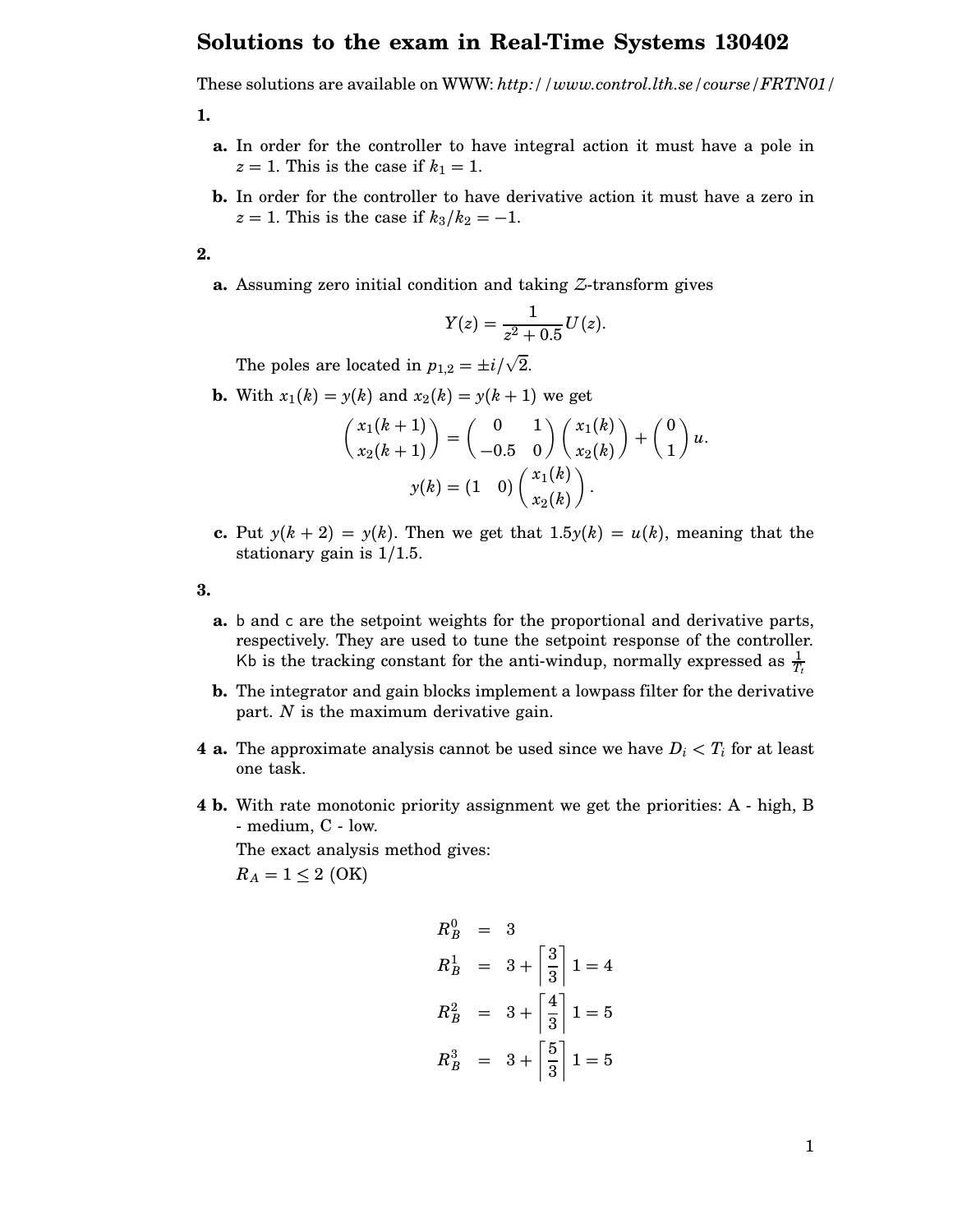$R_B = 5 \leq 6$  (OK)

$$
R_C^0 = 2
$$
  
\n
$$
R_C^1 = 2 + \left\lceil \frac{2}{3} \right\rceil 1 + \left\lceil \frac{2}{7} \right\rceil 3 = 6
$$
  
\n
$$
R_C^2 = 2 + \left\lceil \frac{6}{3} \right\rceil 1 + \left\lceil \frac{6}{7} \right\rceil 3 = 7
$$
  
\n
$$
R_C^3 = 2 + \left\lceil \frac{7}{3} \right\rceil 1 + \left\lceil \frac{7}{7} \right\rceil 3 = 8
$$
  
\n
$$
R_C^4 = 2 + \left\lceil \frac{8}{3} \right\rceil 1 + \left\lceil \frac{8}{7} \right\rceil 3 = 11
$$

Although  $R_C$  has not converged yet, we know already that it is larger than the deadline 10, i.e., the set is not schedulable using rate monotonic fixedpriority scheduling.

**4 c.** No, the priorities are the same as for rate monotonic priority assignment and thus the results from **??** apply to deadline monotonic assignment as well.

**5.**

- **a.** Since models are only approximations there is a large probability that there actually will exist frequencies slightly larger than *f*0. Thus, a slightly larger sampling frequency should be chosen.
- **b.** Denote the sampling frequency with  $f_s$ . By applying the Shannon sampling theorem we get:
	- For  $f_s \geq 6 f_0$  no part of the signal will be aliased.
	- For  $4f_0 \leq f_s < 6f_0$  the disturbance will be aliased to outside  $\pm f_0$ .
	- For  $2f_0 \leq f_s < 4f_0$  the disturbance will be aliased into the frequency interval  $\pm f_0$
	- For  $f_0 \le f_s < 2f_0$  the signal will be aliased to outside  $\pm f_0$ .

**6.**

**a.** The Worker threads should ask for new job parts and execute them as long as there are any left. Then their run method should terminate, so that the join call in Pool.runParallel can finish. A suitable implementation is

```
private class Worker extends Thread {
  public void run() {
    int myPart = getNextPart();
    while (myPart != -1) {
      job.doPart(myPart);
      myPart = getNextPart();
    }
  }
}
```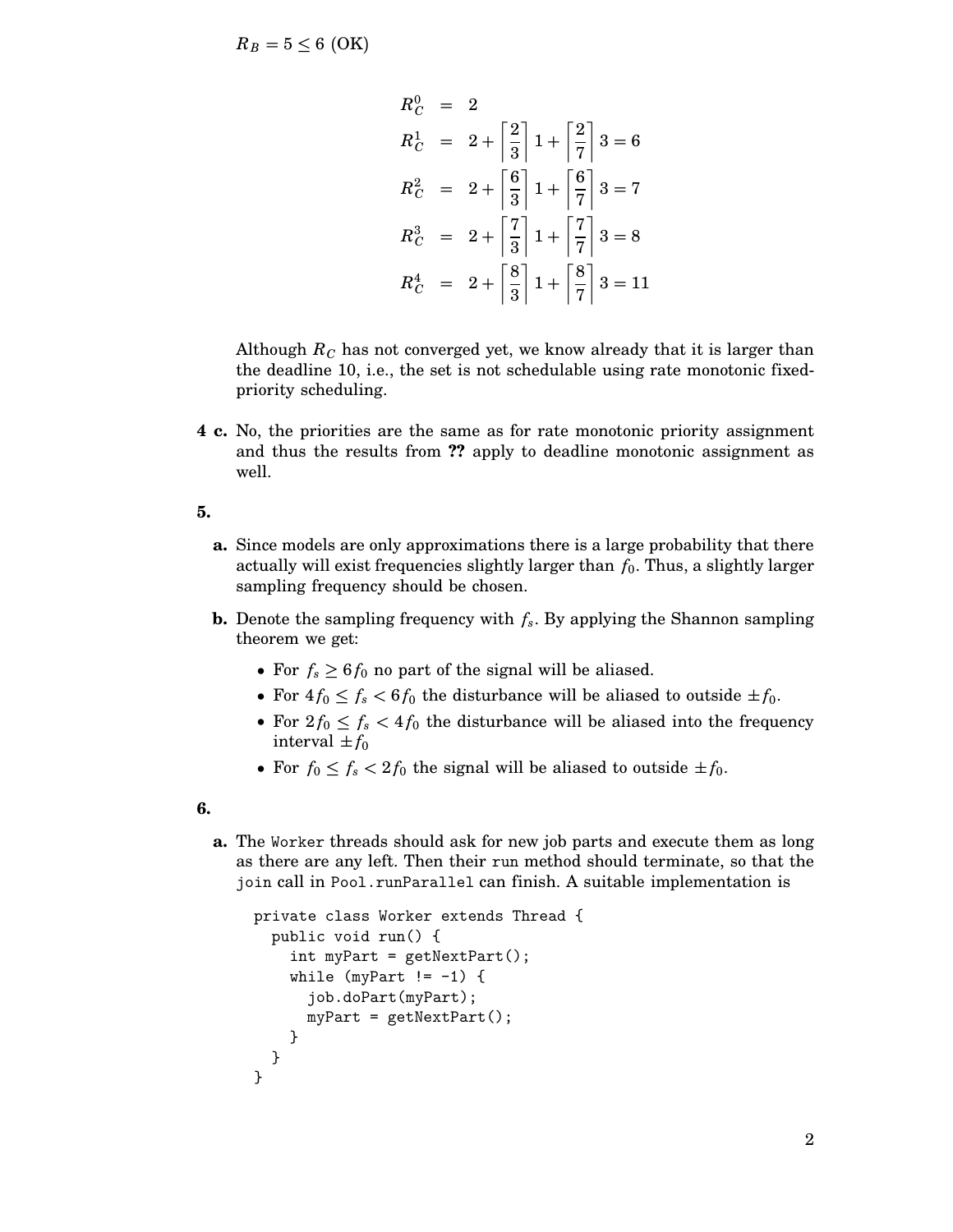- **b.** The critical portion of the code is the getNextPart method, which assigns the job parts. This method should be synchronized in order to guarantee that each job part is assigned exactly once.
- **c.** As the Pool class initializes all its state from scratch in the runParallel method, there is no problem in calling runParallel multiple times in sequence. The current implementation is however not thread safe, since if one thread calls runParallel while it is already running in another thread, both calls will try to use the same job, nextPart, and numPart variables.

**7.**

**a.** We start by writing the continuous-time system on state-space form, i.e.,

$$
dx(t)/dt = -2x(t) + 2u(t)
$$
  

$$
y(t) = x(t)
$$

The computational delay is equivalent to a constant input delay, i.e., the continuous-time system will be

$$
dx(t)/dt = -2x(t) + 2u(t - L)
$$
  

$$
y(t) = x(t)
$$

The ZOH-sampled equivalent of this, assuming that  $L \leq h$  is

$$
x(kh + h) = \Phi x(kh) + \Gamma_0 u(kh) + \Gamma_1 u(kh - h)
$$
  

$$
y(kh) = x(kh)
$$

where

$$
\Phi = e^{-2h} = e^{-1}
$$
  
\n
$$
\Gamma_0 = 2 \int_0^{h-L} e^{-2s} ds = 1 - e^{2L-1}
$$
  
\n
$$
\Gamma_1 = 2e^{-2(h-L)} \int_0^L e^{-2s} ds = e^{2L-1} - e^{-1}
$$

Applying the control law  $u(k) = -2y(k) = -2x(k)$  gives the closed loop system

$$
x(k + 1) = e^{-1}x(k) - 2(1 - e^{2L-1})x(k) - 2(e^{2L-1} - e^{-1})x(k-1)
$$

The characteristic equation is hence

$$
z^{2} + (2(1 - e^{2L-1}) - e^{-1})z + 2(e^{2L-1} - e^{-1})
$$

Introducing  $\omega = e^{2L-1}$ , the conditions for stability can be written

$$
2(\omega - e^{-1}) < 1
$$
  
2(\omega - e^{-1}) > -1 + (2(1 - \omega) - e^{-1})  
2(\omega - e^{-1}) > -1 - (2(1 - \omega) - e^{-1})

3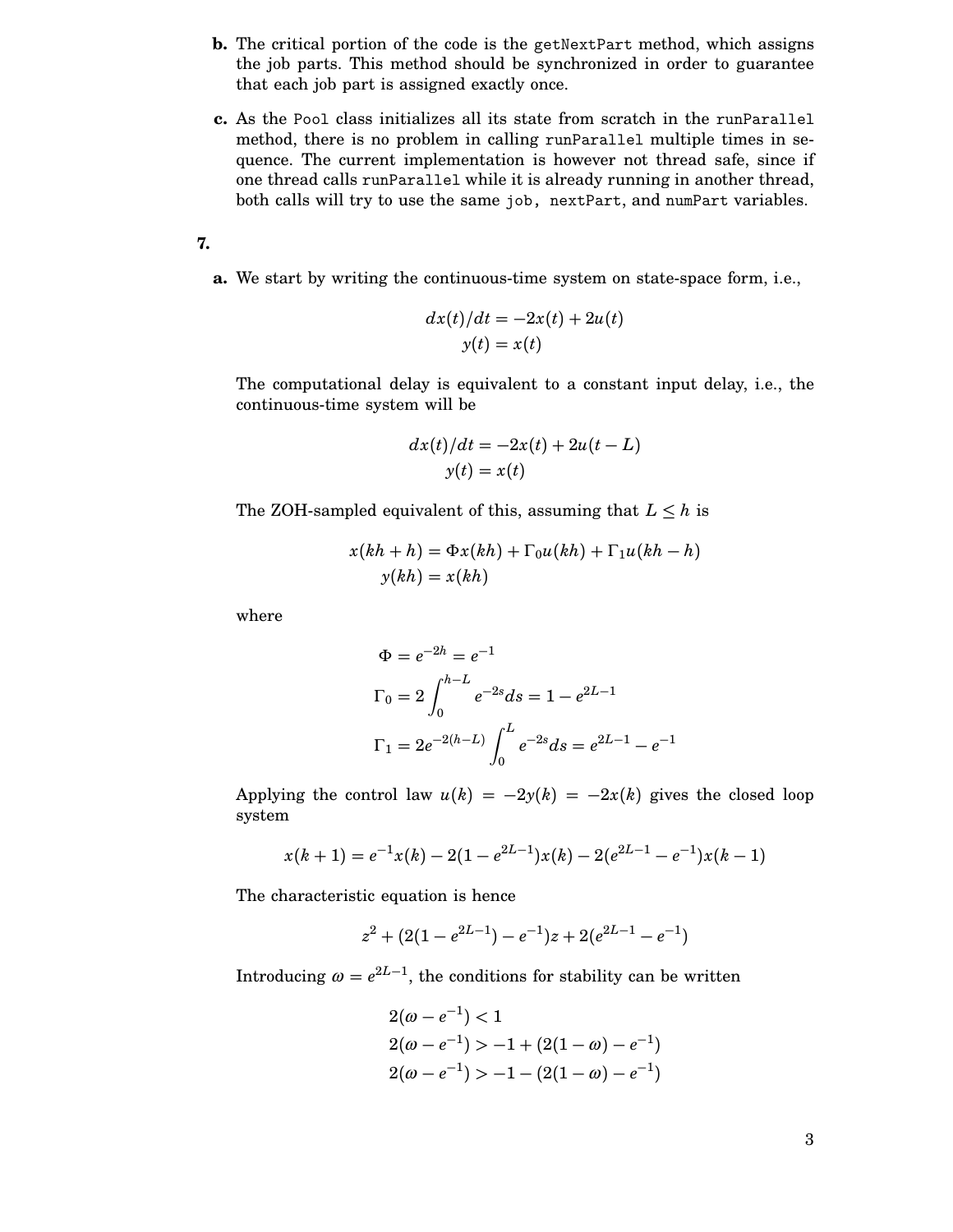From this follows that

$$
\omega < \frac{1}{2} + e^{-1}
$$
\n
$$
\omega > \frac{1 + e^{-1}}{4}
$$

The first inequality leads to

$$
2L-1
$$

from which follows that

$$
L<0.4291
$$

From the second inequality we have that

$$
2L - 1 > log(1/4 + e^{-1}/4) = 0.3420
$$

from which follows that

$$
L>0.6710
$$

However, since we have already assumed that  $L < h$  the second solution can be disregarded. Hence, the system is stable if *L* < 0.4291.

## **8.**

**a.** The system can be written as

$$
U(s) = K\beta R(s) - KY(s) + I(s)
$$

$$
I(s) = \frac{K}{sT_i}(R(s) - Y(s))
$$

The approximation  $s \approx (z-1)/h$  gives

$$
(z-1)I(z) = \frac{Kh}{T_i}(R(z) - Y(z)) \Longleftrightarrow
$$

$$
I(k+1) = I(k) + \frac{Kh}{T_i}(r(k) - y(k))
$$

The whole controller is given by

$$
u(k) = K\beta r(k) - Ky(k) + I(k)
$$

$$
I(k+1) = I(k) + \frac{Kh}{T_i}(r(k) - y(k))
$$

**b.** The coefficients to be converted are

$$
K = 5
$$
  
\n
$$
K\beta = 3.15
$$
  
\n
$$
Kh/T_i = 1.66667
$$

*K* requires 3 integer bits, giving  $n = 16 - 1 - 3 = 12$  fractional bits. The fixed-point representations are

$$
K_{[3.12]} = \text{round}(5 \cdot 2^{12}) = 20480
$$
\n
$$
K\beta_{[3.12]} = \text{round}(3.15 \cdot 2^{12}) = 12902
$$
\n
$$
Kh/T_{i[3.12]} = \text{round}(1.667 \cdot 2^{12}) = 6827
$$